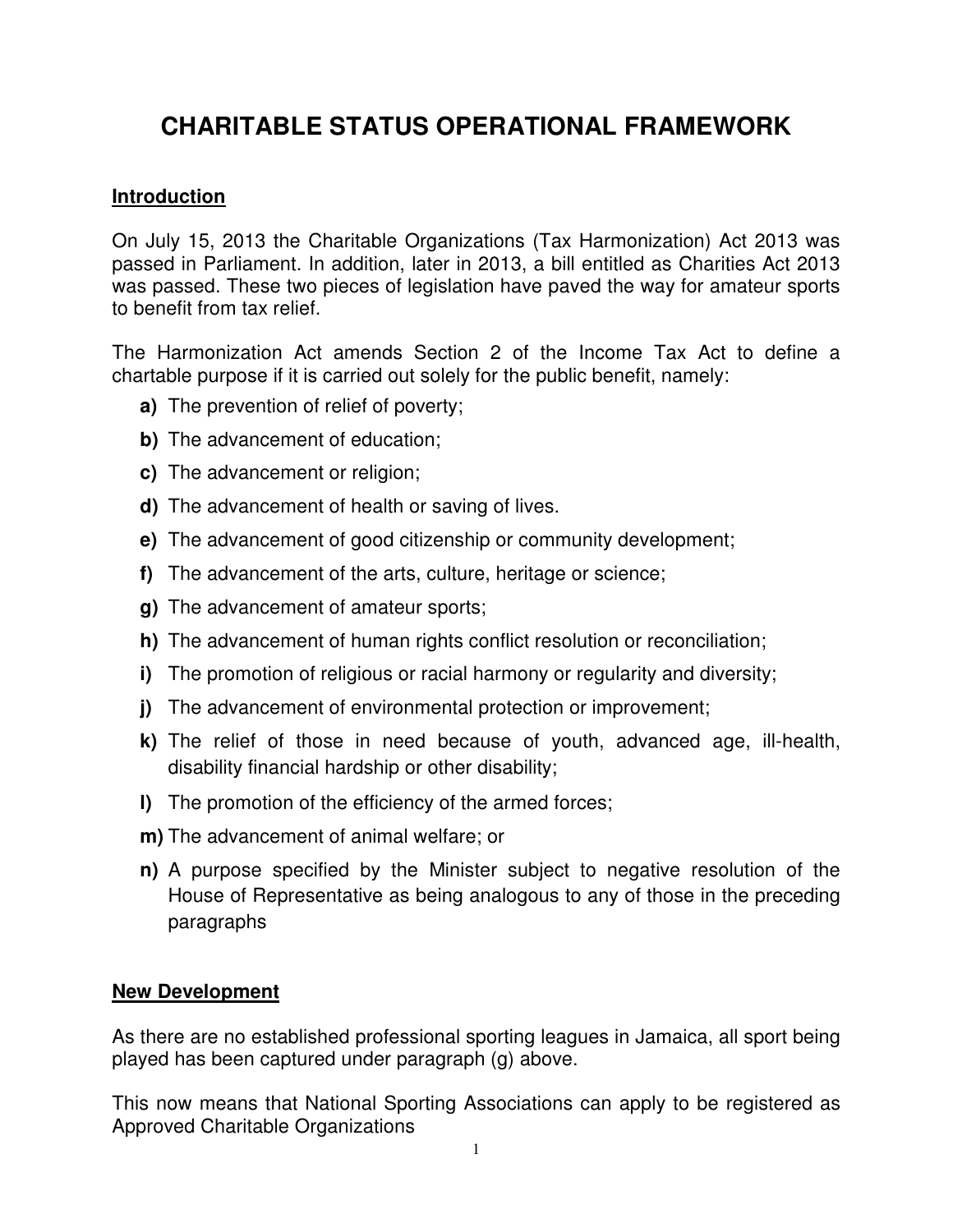# **What does Charitable Organization Status mean?**

An approved Charitable Organization is eligible for tax exemption or relief under the Income Tax Act, GCT, Stamp Duty, Transfer Tax, Property Tax and Customs Acts. This qualifies the Approved Charitable Organization for the following:

- **a)** Exemption of its income under Section 12h of the Income Tax Act. (Financial institutions are being advised not to withhold tax on the income of the organization on presentation of an approved charitable organization certificate)
- **b)** Zero-rating of goods and services acquired for the charitable purposes under Group9, Part 11 of the First Schedule of the GCT Act.
- **c)** Refund of GCT paid under Section 43 of the GCT Act (to be claimed within two years of purchase).
- **d)** Exemption under Section 10 (1)(b) of the Property Act
- **e)** Exemption under the Stamp Duty Act –Conveyances
- **f)** Exemption under Section 17(1) of the Transfer Tax Act
- **g)** Exemption under Section 5(2) of the Customs Act

The amount or value of donation made to the Approved Charity is to be an allowable expense in the books of the donor under Section 13(l) (q) of the Income Tax Act (subject to statutory limit).

# **How to apply for Charitable Status**

Application of approved Charitable Status is achieved by submitting:

- **a)** Certified copy of documents of incorporation including schedule of the objects and powers of the organization. If organization was incorporated by an Act, a copy of the relevant Act
- **b)** Copy of the TRN certificate
- **c)** Copy of Tax Compliance Certificate
- **d)** Letter requesting approval of charitable status
- **e)** The required application form which is available from the Department of Cooperative & Friendly Societies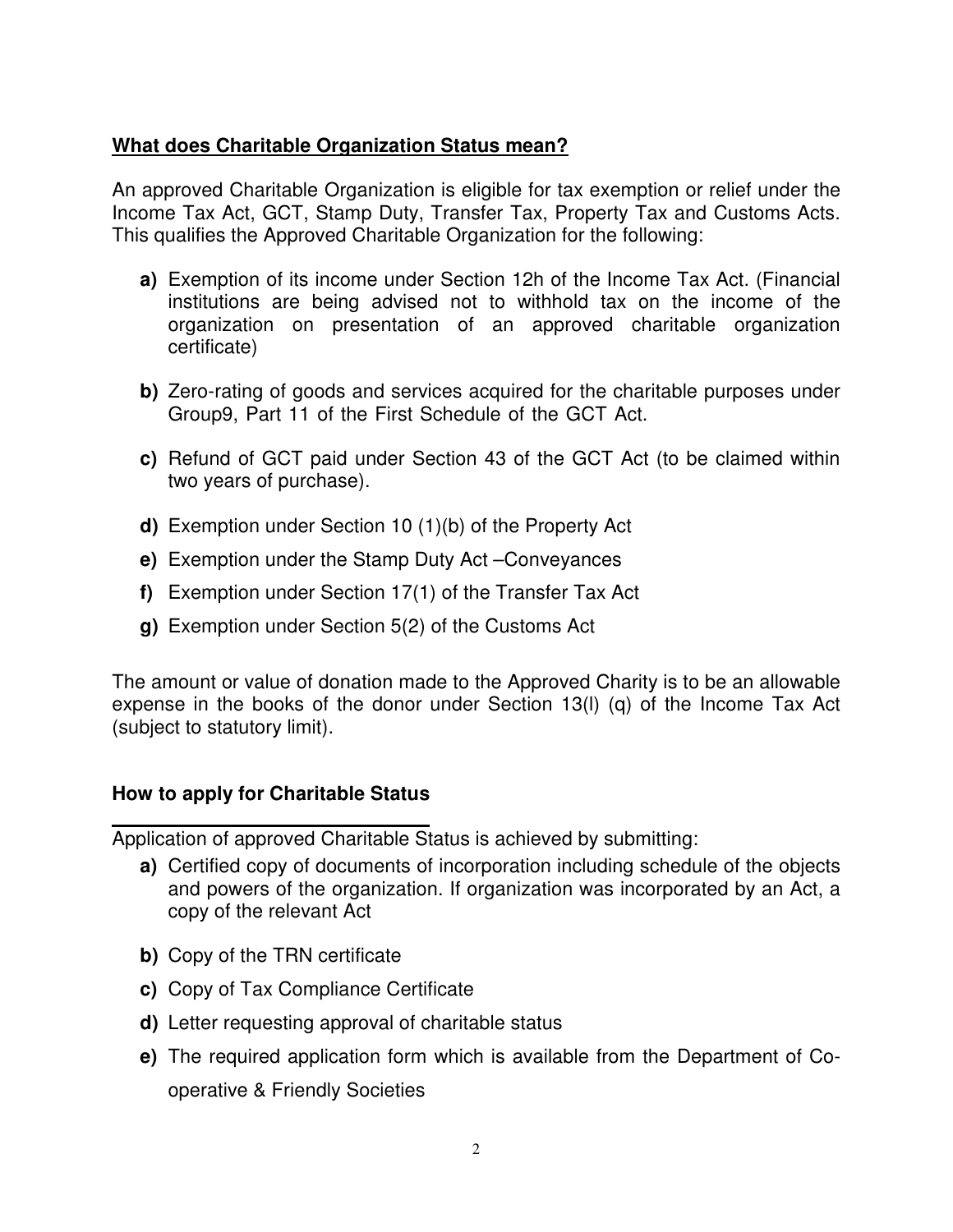These documents are to be submitted to:

Ms. Kassandra Fogiety Acting Senior Secretary Department of Co-operatives & Friendly Societies 2 Musgrave Avenue, Kingston 10 Tel: 927-4912/6572 Fax: 927-5832 Website: www.dcfsjamaica.org Facebook: Department of Co-operative & Friendly Societies

## **After Approval**

Once charitable status is granted this approval will be for two years and the charitable organization will be issued with an Approved Charitable Organization Certificate.

During the two year period all approved charities will be audited by Tax Administration Jamaica (TAJ) to ensure that the charitable purpose is still being carried out.

At the end of each financial year the charitable organization must file its audited financial statements with the Department of Co-operative & Friendly Societies.

New applications must be done one month prior to the expiration of the two years.

## **Who should apply for Charitable Status?**

All duly incorporated National Sporting Associations possessing the required documents can apply for charitable status. At the very least the Sports Development Foundation (SDF) recommends that the following associations/organizations apply for charitable status.

#### **Associations**

Jamaica Olympic Association Jamaica Football Federation Jamaica Athletics Administrative Association Jamaica Basketball Association Jamaica Badminton Association Jamaica Cricket Association Netball Foundation of Jamaica Jamaica Chess Federation Jamaica Table Tennis Association Jamaica Volleyball Association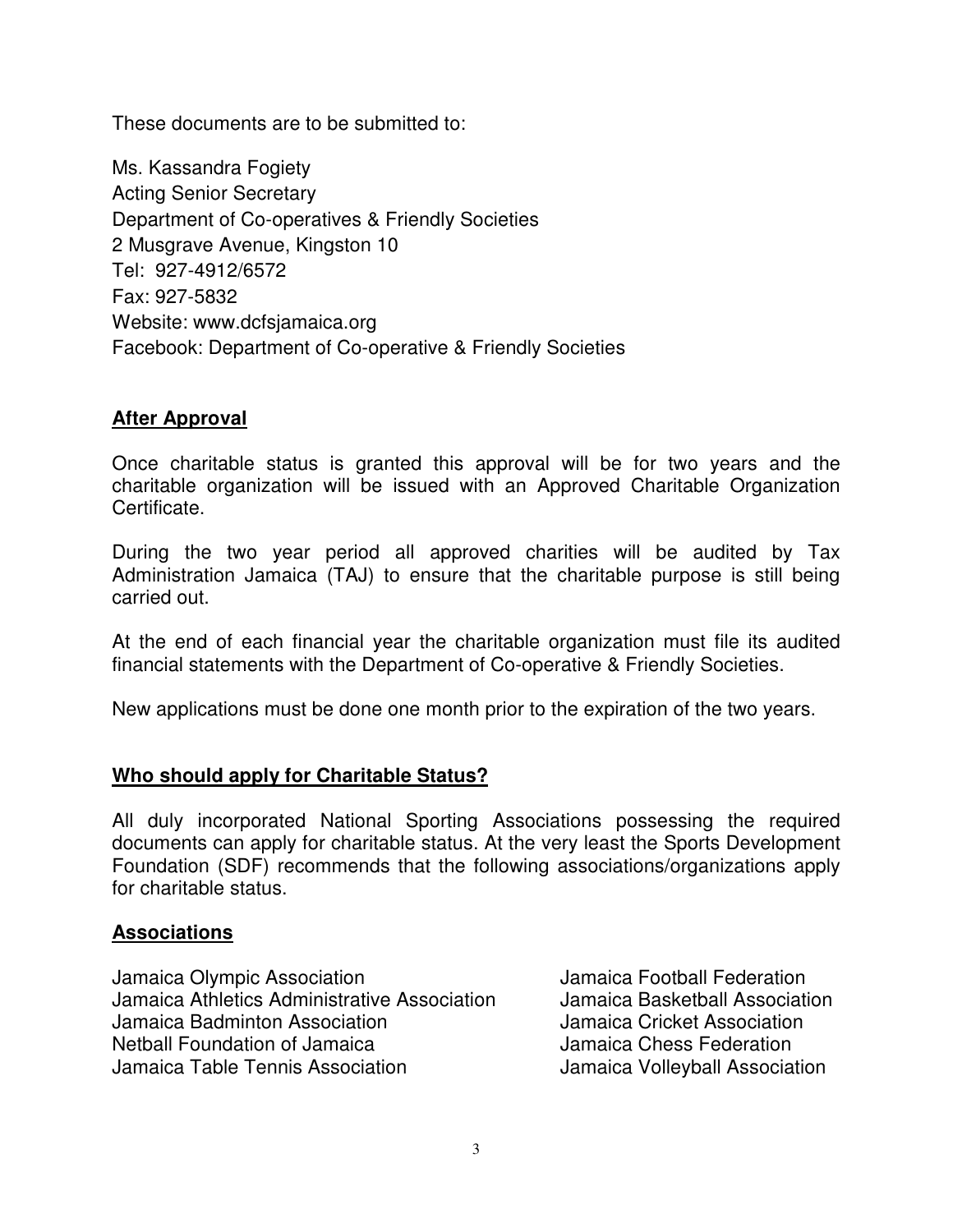# **Organizations**

Independence Park Limited Institute of Sport

#### Now that I have achieved Approved Charitable Organization Status, what next?

Once an organization receives charitable status then this is recorded at the Companies Office of Jamaica.

The Approved Organization should send certified copies of the certificate to for example:

Customs House Customs Department at the airport Financial Institutions Lawyers Customs Broker

## **IMPORTATION OF ITEMS**

#### **A. Unaccompanied Luggage**

Once charitable organization status is received, approval for waiver to import sporting goods and equipment must be obtained from the Commissioner of Customs.

The application to the Commissioner of Customs which is done before **every importation** will include:

- a) The invoice for the goods being imported
- b) The bill of lading
- c) The special declaration made about the goods (sample attached with JCA procedures)

#### **These documents must be sent in prior to the arrival of the goods at the port.**

The invoice and bill of lading must be done in the name of the approved charitable organization.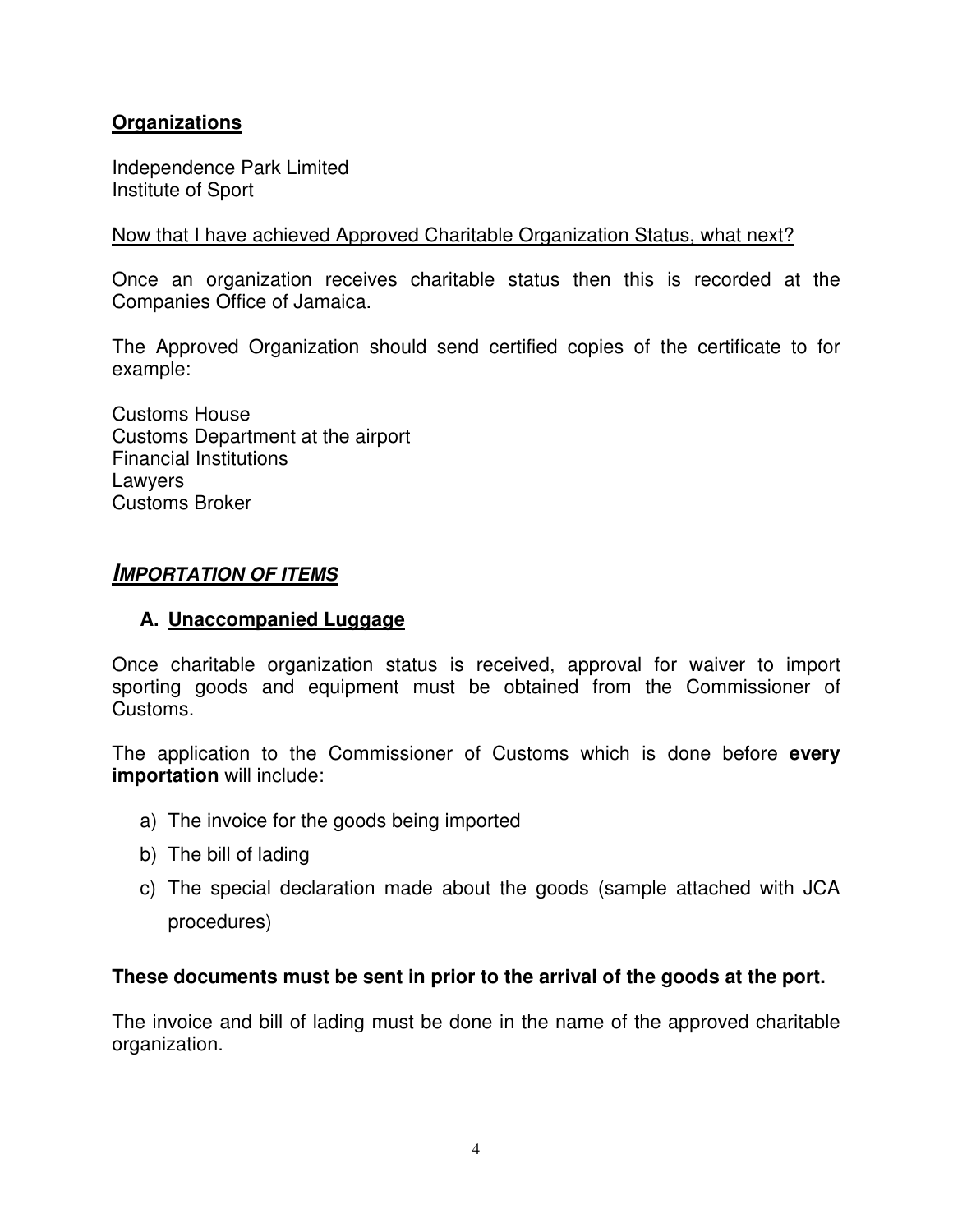## **Affiliated Clubs and Groups**

Affiliated Clubs and groups will not automatically received relief of Customs fees unless the affiliated club is expressly stated in the legal document of the National Association.

For example if Harbour View Football Club is importing football gears received as a gift or purchased, they would not receive relief as Harbour View Football Club unless:

- **1.** Harbour View Football Club applied and received charitable status in its own right or
- **2.** The incorporation document of the Jamaica Football Federation lists Harbour View Football Club as an affiliate or associated organization.

This means that National Sporting Associations that are awarded approved Charitable Status will have to institute systems to manage the importation of goods/equipment of their affiliated clubs and groups as goods imported by these entities will have to be done through the National Sporting Associations if customs duty relief is to be received.

Please note that if, for example, the goods are consigned as follows:

Harbour View Football Club c/o the Jamaica Football Federation

Then both the Jamaica Football Federation and Harbour View Football Club must have approved Charitable Status to receive relief of the duties chargeable for the goods being imported.

**Please note in relation to the importation of items, these items must be necessary and satisfy the requirements outlined in the charitable purpose for which the organization is set up.** 

**In other words, as it relates to sport, the items must be necessary for the playing of the sport.**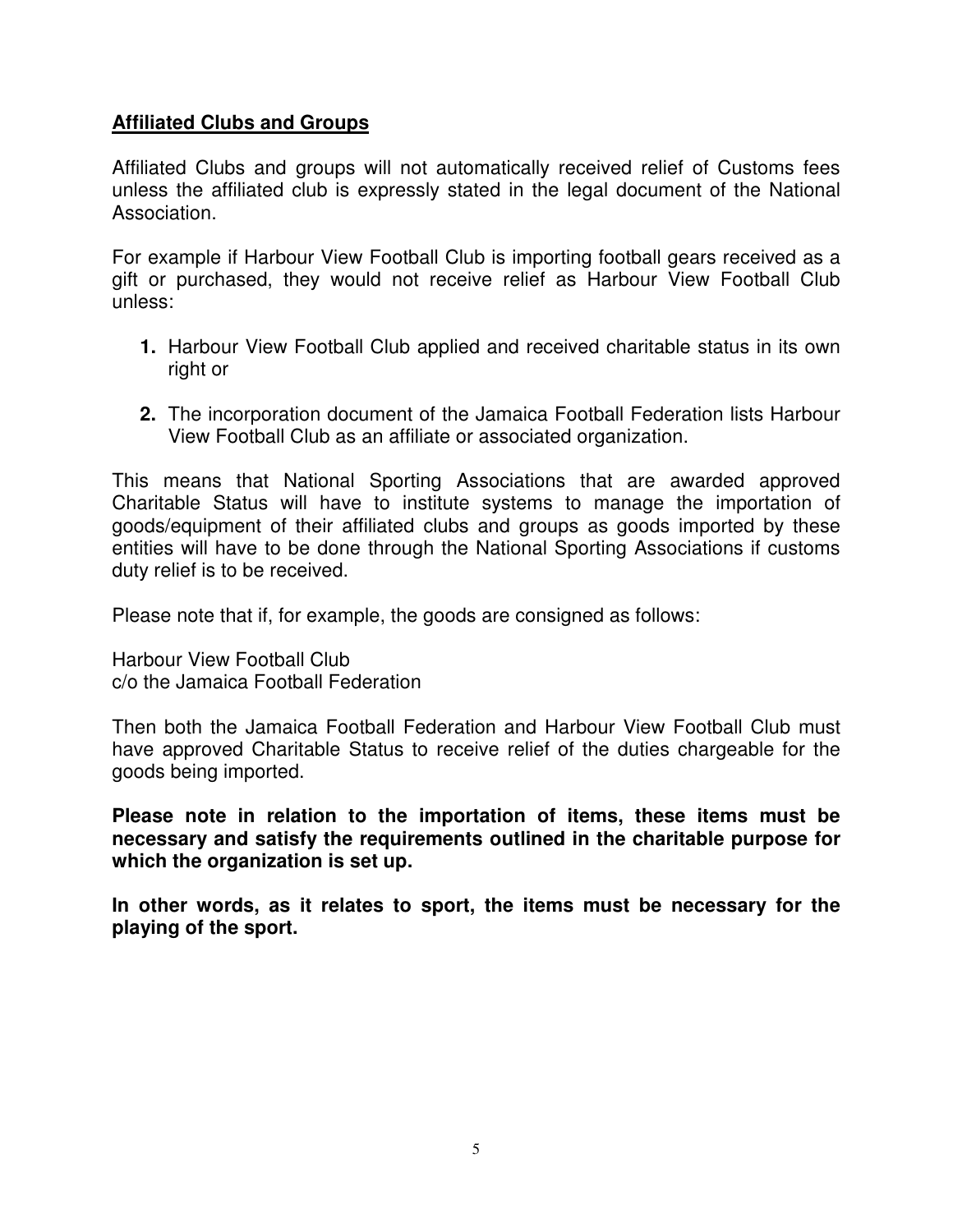# **B. Accompanied Luggage**

If the goods/equipment is part of the accompanied luggage, then the passenger bringing in the goods must have:

- a) Letter stating that the National Sporting Association authorizes the importation of these goods in the custody of the passenger and the intended purpose for these goods
- b) A certified copy of the Approved Charitable Organization Certificate
- c) Prior to the passenger arriving at the airport, the National Sporting Association must inform the Customs Department at the airport that the respective passenger will be in possession of the goods.

An example of this situation is the team manager returning to the island from a sporting competition/championship with extra gears not dispatched to the athletes who participated in the competition/championship.

For sporting personnel importing more than 3 but less than 13 similar items into the island, the additional amount will be treated as goods for sale and will attract duties at the airport.

For example an athlete importing 14 pairs of sporting shoes, the additional 2 will be treated as goods for sale.

# **C. Tickets for Sporting Events**

Tickets imported for sale to sporting events, for example football and cricket matches, will be treated as commercial activity as the tickets are intended for resale. Therefore in this case, full duties will apply.

# **Customs Fees Payable with Approved Charitable Status**

On importation all approved Charitable Organizations will **not be exempt** from:

- a) Customs Administration Fee (CAF)
- b) Environment Levy
- c) Special Consumption Tax
- d) Stamp Duty

All of the above are charged at the ports by the Jamaica Customs Agency (JCA)